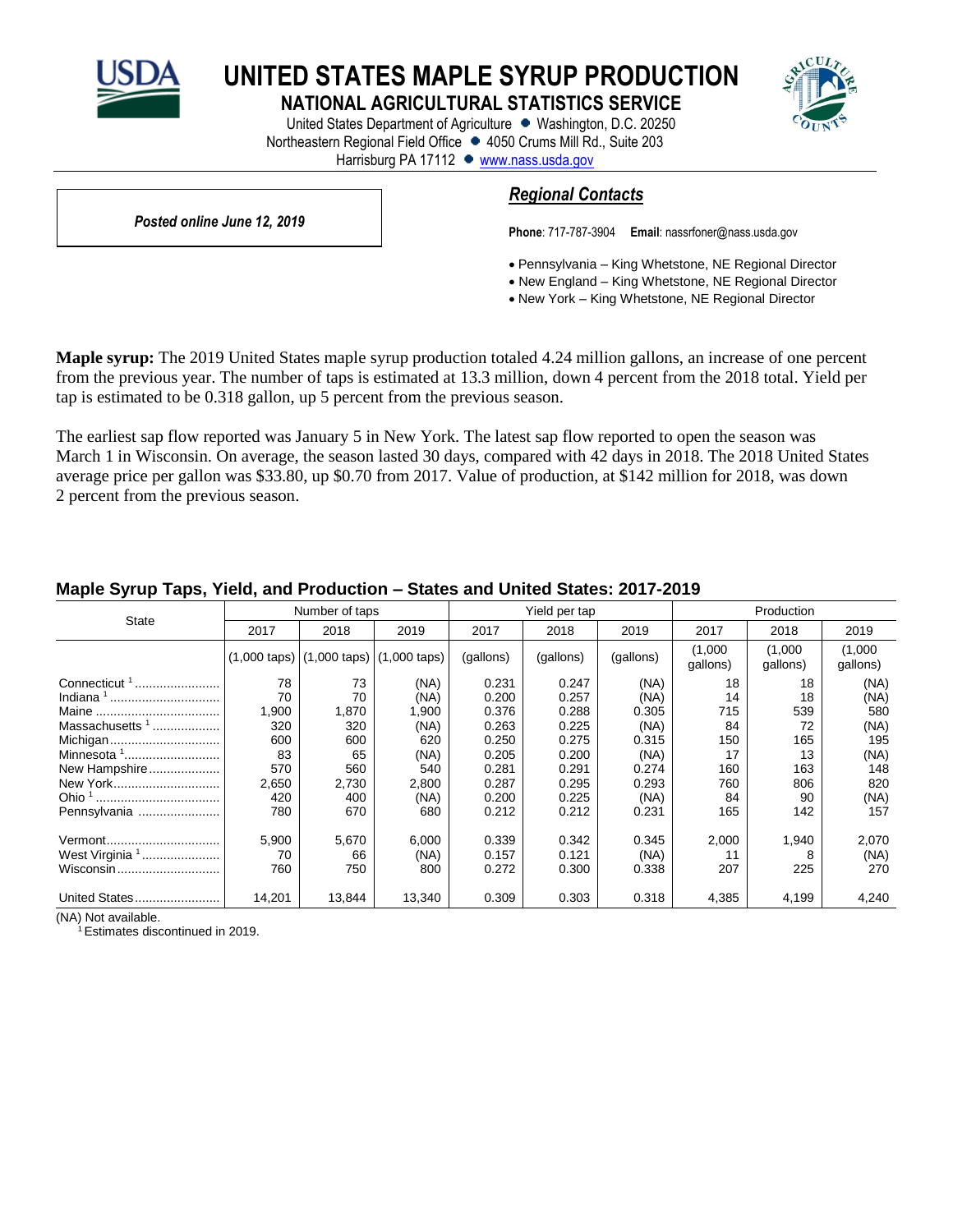## **Maple Syrup Price and Value – States and United States: 2017-2019**

[Blank data cells indicate estimation period has not yet begun]

|                            |           | Average price per gallon    |           | Value of production |                   |                   |  |
|----------------------------|-----------|-----------------------------|-----------|---------------------|-------------------|-------------------|--|
| State                      | 2017      | $2019$ <sup>2</sup><br>2018 |           | 2017                | 2018              | 2019 <sup>1</sup> |  |
|                            | (dollars) | (dollars)                   | (dollars) | $(1,000$ dollars)   | $(1,000$ dollars) | $(1,000$ dollars) |  |
| Connecticut <sup>2</sup>   | 62.20     | 76.00                       | (NA)      | 1,120               | 1,368             | (NA)              |  |
|                            | 50.20     | 50.20                       | (NA)      | 703                 | 904               | (NA)              |  |
| Maine                      | 33.70     | 40.20                       |           | 24,096              | 21,668            |                   |  |
| Massachusetts $2$          | 50.20     | 53.00                       | (NA)      | 4,217               | 3,816             | (NA)              |  |
| Michigan                   | 51.20     | 38.90                       |           | 7,680               | 6,419             |                   |  |
|                            | 66.60     | 61.60                       | (NA)      | 1,132               | 801               | (NA)              |  |
| New Hampshire              | 43.50     | 56.10                       |           | 6,960               | 9,144             |                   |  |
| New York                   | 39.00     | 32.40                       |           | 29,640              | 26,114            |                   |  |
|                            | 38.50     | 45.40                       | (NA)      | 3,234               | 4,086             | (NA)              |  |
| Pennsylvania               | 34.30     | 39.00                       |           | 5,660               | 5,538             |                   |  |
| Vermont                    | 27.00     | 28.00                       |           | 54,000              | 54,320            |                   |  |
| West Virginia <sup>2</sup> | 36.70     | 44.60                       | (NA)      | 404                 | 357               | (NA)              |  |
| Wisconsin                  | 31.40     | 32.40                       |           | 6,500               | 7,290             |                   |  |
| <b>United States</b><br>   | 33.10     | 33.80                       |           | 145,346             | 141,825           |                   |  |

(NA) Not available.

<sup>1</sup> Price and value for 2019 will be published in *Crop Production* released June 2020.

<sup>2</sup> Estimates discontinued in 2019.

## **Maple Syrup Season – States and United States: 2017-2019**

| <b>State</b>               | Date season<br>opened <sup>1</sup> |                  |        | Date season<br>closed $2$ |        |        | Average season<br>length $3$ |        |        |
|----------------------------|------------------------------------|------------------|--------|---------------------------|--------|--------|------------------------------|--------|--------|
|                            | 2017                               | 2018             | 2019   | 2017                      | 2018   | 2019   | 2017                         | 2018   | 2019   |
|                            | (date)                             | (date)           | (date) | (date)                    | (date) | (date) | (days)                       | (days) | (days) |
| Connecticut <sup>4</sup>   | Jan 20                             | Jan 22           | (NA)   | Apr 25                    | Apr 30 | (NA)   | 42                           | 43     | (NA)   |
|                            | Jan 1                              | Jan 10           | (NA)   | Apr 2                     | Apr 14 | (NA)   | 31                           | 37     | (NA)   |
|                            | Jan 16                             | Feb 1            | Jan 15 | May 26                    | May 3  | May 10 | 41                           | 42     | 31     |
| Massachusetts <sup>4</sup> | Jan 10                             | Feb <sub>2</sub> | (NA)   | Apr 13                    | Apr 21 | (NA)   | 42                           | 42     | (NA)   |
| Michigan                   | Jan 26                             | Jan 23           | Feb 10 | Apr 20                    | May 1  | Apr 26 | 32                           | 41     | 25     |
| Minnesota 4                | Feb 12                             | Mar 1            | (NA)   | Apr 28                    | May 1  | (NA)   | 30                           | 32     | (NA)   |
| New Hampshire              | Jan 7                              | Jan 28           | Jan 21 | Apr 22                    | May 2  | Apr 28 | 42                           | 43     | 31     |
| New York                   | Jan 1                              | Jan 12           | Jan 5  | May 4                     | May 2  | May 1  | 43                           | 52     | 32     |
|                            | Jan 1                              | Jan 18           | (NA)   | Apr 6                     | Apr 26 | (NA)   | 33                           | 41     | (NA)   |
| Pennsylvania               | Jan 2                              | Jan 7            | Jan 10 | Apr 17                    | Apr 28 | May 1  | 39                           | 45     | 35     |
| Vermont                    | Jan 1                              | Jan 12           | Jan 9  | May 14                    | May 3  | May 3  | 46                           | 52     | 34     |
| West Virginia <sup>4</sup> | Jan 5                              | Jan 19           | (NA)   | Apr 10                    | Apr 10 | (NA)   | 32                           | 37     | (NA)   |
| Wisconsin                  | Feb 6                              | Feb 18           | Mar 1  | Apr 30                    | May 2  | Apr 30 | 29                           | 36     | 24     |
| United States              | (NA)                               | (NA)             | (NA)   | (NA)                      | (NA)   | (NA)   | 37                           | 42     | 30     |

(NA) Not applicable.

 $1$  Approximately the first day that sap was collected.

 $2$  Approximately the last day that sap was collected.

 $3$  The average number of days that sap was collected.

<sup>4</sup> Estimates discontinued in 2019.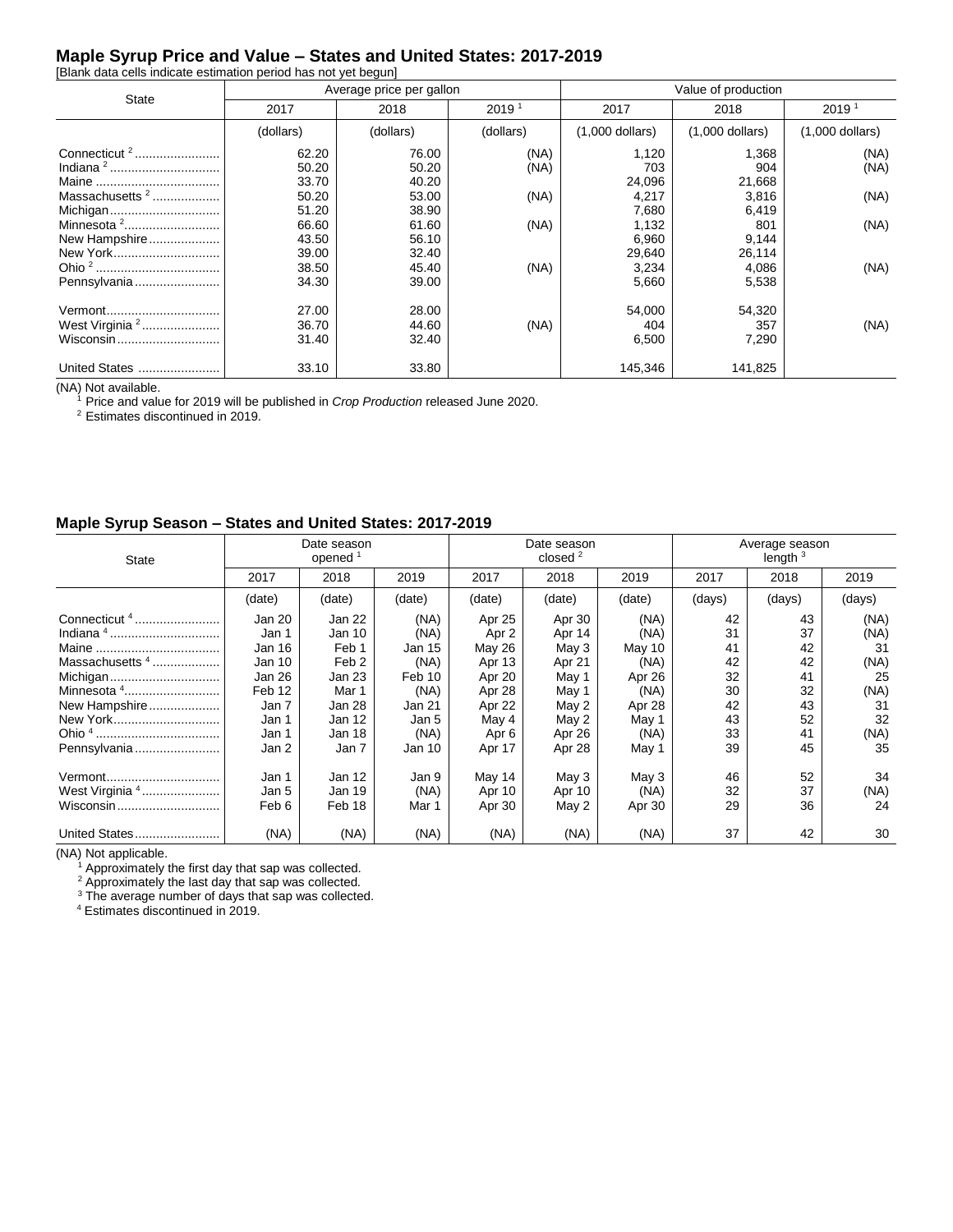## **Maple Syrup Average Open and Close Season Dates – States and United States: 2017-2019**

|                                                                                         |                                                                                               | Season Opened <sup>1</sup>                                                                       |                                                                                       | Season Closed <sup>2</sup>                                                                          |                                                                                              |                                                                                     |  |
|-----------------------------------------------------------------------------------------|-----------------------------------------------------------------------------------------------|--------------------------------------------------------------------------------------------------|---------------------------------------------------------------------------------------|-----------------------------------------------------------------------------------------------------|----------------------------------------------------------------------------------------------|-------------------------------------------------------------------------------------|--|
| State                                                                                   | 2017                                                                                          | 2018                                                                                             | 2019                                                                                  | 2017                                                                                                | 2018                                                                                         | 2019                                                                                |  |
|                                                                                         | (date)                                                                                        | (date)                                                                                           | (date)                                                                                | (date)                                                                                              | (date)                                                                                       | (date)                                                                              |  |
| Connecticut <sup>3</sup><br>Massachusetts <sup>3</sup><br>New Hampshire<br>Pennsylvania | Feb 12<br>Feb 9<br>Mar 2<br>Feb 19<br>Feb 24<br>Mar 4<br>Feb 24<br>Feb 18<br>Feb 11<br>Feb 11 | Feb 12<br>Feb 10<br>Feb 26<br>Feb 18<br>Feb 28<br>Mar 21<br>Feb 24<br>Feb 18<br>Feb 14<br>Feb 17 | (NA)<br>(NA)<br>Mar 14<br>(NA)<br>Mar 13<br>(NA)<br>Mar 10<br>Mar 6<br>(NA)<br>Feb 25 | Mar 26<br>Mar 12<br>Apr 12<br>Apr 2<br>Mar 28<br>Apr 3<br>Apr 7<br>Apr 2<br>Mar 16<br><b>Mar 22</b> | Mar 26<br>Mar 19<br>Apr 9<br>Apr 1<br>Apr 10<br>Apr 22<br>Apr 8<br>Apr 11<br>Mar 27<br>Apr 3 | (NA)<br>(NA)<br>Apr 14<br>(NA)<br>Apr 7<br>(NA)<br>Apr 10<br>Apr 7<br>(NA)<br>Apr 1 |  |
| West Virginia <sup>3</sup>                                                              | Feb <sub>23</sub><br>Feb 3<br>Mar 4<br>(NA)                                                   | Feb <sub>23</sub><br>Feb 4<br>Mar 16<br>(NA)                                                     | Mar 12<br>(NA)<br>Mar 21<br>(NA)                                                      | Apr 10<br>Mar 7<br>Apr 2<br>(NA)                                                                    | Apr 16<br>Mar 14<br>Apr 21<br>(NA)                                                           | Apr 15<br>(NA)<br>Apr 14<br>(NA)                                                    |  |

(NA) Not applicable.

 $1$  Approximate average opened date based on reported data.

 $2$  Approximate average closed date based on reported data.

<sup>3</sup> Estimates discontinued in 2019.

### **Maple Syrup Price by Type of Sale and Size of Container – States: 2017 and 2018**

|                       | Gallon    |           |           | 1/2 Gallon |           | Quart     |           | Pint      |           | $1/2$ Pint |  |
|-----------------------|-----------|-----------|-----------|------------|-----------|-----------|-----------|-----------|-----------|------------|--|
| <b>Type and State</b> | 2017      | 2018      | 2017      | 2018       | 2017      | 2018      | 2017      | 2018      | 2017      | 2018       |  |
|                       | (dollars) | (dollars) | (dollars) | (dollars)  | (dollars) | (dollars) | (dollars) | (dollars) | (dollars) | (dollars)  |  |
| Retail                |           |           |           |            |           |           |           |           |           |            |  |
| Connecticut           | 51.60     | 62.90     | 32.40     | 38.00      | 20.10     | 21.40     | 11.90     | 13.40     | 7.30      | 8.60       |  |
|                       | 40.70     | 41.00     | 23.20     | 25.50      | 14.10     | 14.60     | 9.10      | 8.40      | 5.70      | 6.20       |  |
| Maine                 | 54.10     | 53.40     | 31.10     | 31.40      | 17.40     | 17.50     | 10.40     | 10.60     | 6.10      | 6.60       |  |
| Massachusetts         | 48.90     | 53.80     | 31.00     | 32.60      | 19.30     | 19.50     | 11.40     | 12.60     | 7.20      | 9.00       |  |
| Michigan              | 47.00     | 46.70     | 26.70     | 26.50      | 15.20     | 15.80     | 9.30      | 10.50     | 6.90      | 7.10       |  |
| Minnesota             | 58.60     | 50.30     | 30.50     | 31.50      | 16.30     | 16.90     | 9.00      | 8.30      | 7.40      | 7.00       |  |
| New Hampshire         | 53.30     | 57.00     | 30.30     | 32.80      | 18.40     | 19.50     | 10.60     | 10.70     | 6.00      | 6.75       |  |
| New York              | 46.90     | 42.60     | 27.50     | 25.90      | 17.20     | 15.90     | 10.70     | 9.50      | 7.80      | 5.80       |  |
|                       | 40.60     | 45.60     | 24.00     | 25.20      | 13.80     | 15.50     | 9.00      | 9.50      | 6.10      | 7.10       |  |
| Pennsylvania          | 41.40     | 47.20     | 24.70     | 26.80      | 14.20     | 16.00     | 8.20      | 9.40      | 5.10      | 5.60       |  |
| Vermont               | 44.80     | 45.30     | 26.60     | 26.40      | 16.10     | 16.70     | 9.90      | 9.70      | 5.90      | 7.50       |  |
| West Virginia         | 44.40     | 53.90     | 27.40     | 29.10      | 16.40     | 16.30     | 8.80      | 10.70     | 5.60      | 6.30       |  |
| Wisconsin             | 44.80     | 43.20     | 23.90     | 24.90      | 13.60     | 14.70     | 7.80      | 8.50      | 5.80      | 4.80       |  |
| Wholesale             |           |           |           |            |           |           |           |           |           |            |  |
| Connecticut           | (D)       | 53.60     | (D)       | (D)        | 15.10     | 16.60     | 8.50      | 8.00      | 5.00      | 5.40       |  |
|                       | 42.70     | 32.80     | (D)       | 21.80      | 11.00     | 11.30     | (D)       | 5.30      | (S)       | (S)        |  |
| Maine                 | 48.40     | 43.60     | 24.10     | 19.70      | 13.20     | 13.00     | 7.90      | 7.90      | 5.20      | 4.75       |  |
| Massachusetts         | 44.20     | 45.20     | 24.90     | 25.50      | 15.10     | 14.80     | 8.40      | 8.10      | 5.45      | 5.30       |  |
| Michigan              | 43.00     | 43.60     | 23.40     | 23.10      | 12.90     | 12.60     | 7.80      | 7.50      | 5.10      | 5.00       |  |
| Minnesota             | 46.90     | 45.00     | (D)       | (S)        | (D)       | 18.80     | (D)       | 10.40     | (D)       | (D)        |  |
| New Hampshire         | 44.90     | 47.30     | 21.80     | 26.40      | 12.80     | 15.20     | 7.70      | 8.25      | 4.80      | 6.15       |  |
| New York              | 46.00     | 37.40     | 25.00     | 23.60      | 14.10     | 12.80     | 9.20      | 7.90      | 6.60      | 4.70       |  |
|                       | 39.50     | 40.20     | 22.50     | 21.40      | 14.30     | 13.10     | 7.70      | 7.40      | 6.10      | 4.40       |  |
| Pennsylvania          | 29.70     | 29.80     | 21.90     | 19.10      | 13.70     | 13.00     | 7.60      | 7.70      | 4.70      | 4.00       |  |
| Vermont               | 40.10     | 38.80     | 22.20     | 22.80      | 12.90     | 13.50     | 7.40      | 7.60      | 4.40      | 4.40       |  |
| West Virginia         | 50.00     | (D)       | 26.20     | 24.60      | 16.70     | 14.80     | 8.50      | 9.00      | 5.40      | 5.00       |  |
| Wisconsin             | 39.40     | 43.80     | 23.00     | 23.70      | 11.10     | 12.90     | 6.50      | 6.80      | 4.10      | 5.60       |  |

(D) Withheld to avoid disclosing data for individual operations.

(S) Insufficient number of reports to establish an estimate.